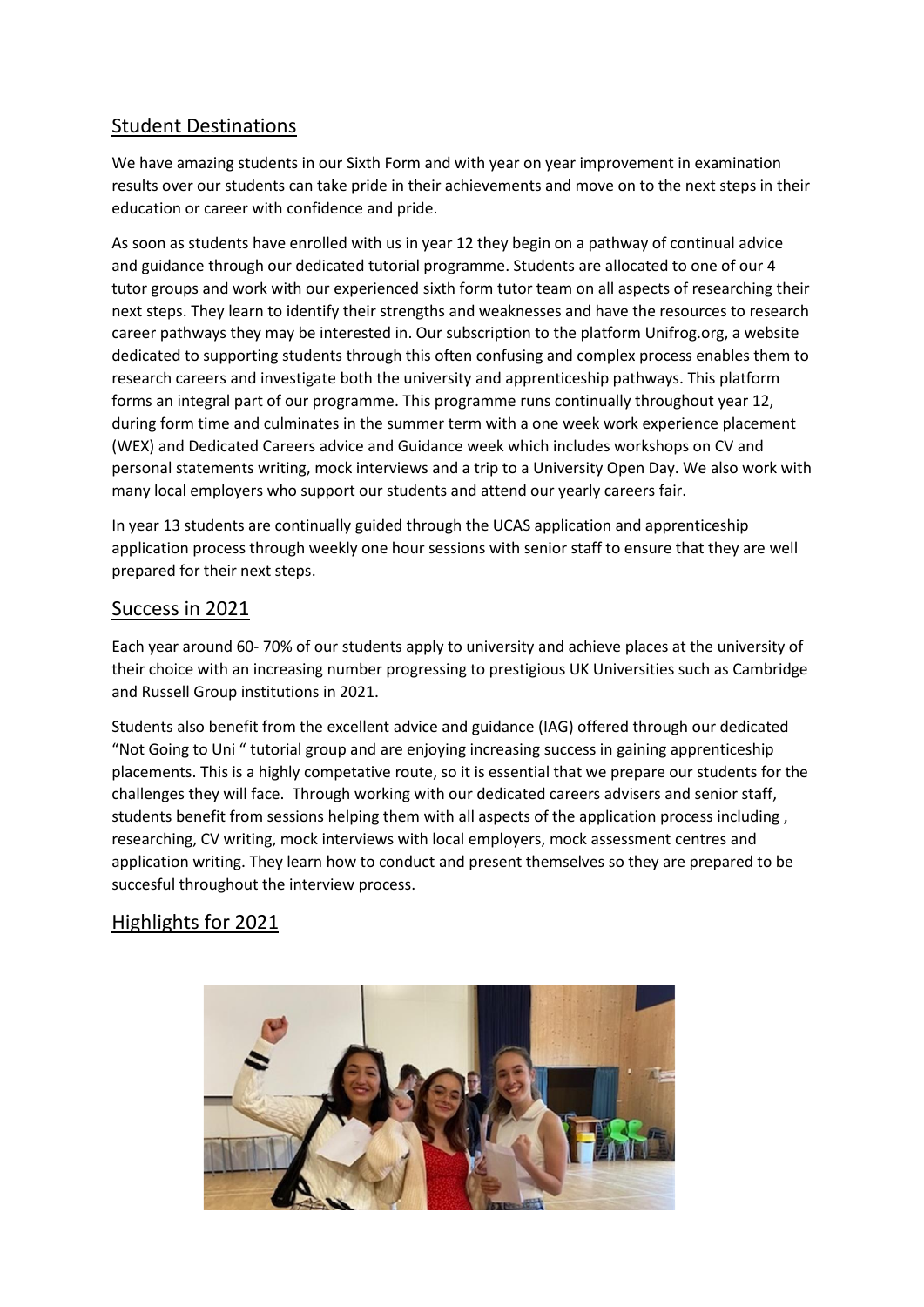| <b>Some Highlights and successes 2021</b> |                               |                                                                         |  |
|-------------------------------------------|-------------------------------|-------------------------------------------------------------------------|--|
| <b>Students</b>                           | <b>Achievement</b>            | <b>Destination</b>                                                      |  |
| <b>Charlotte Pierce</b>                   | $A^*A^*A*EPOA^*$              | University of Durham<br><b>Law</b>                                      |  |
| Archie Patterson                          | $A^*$ A A EPO $A^*$           | University of Nottingham<br>Economics                                   |  |
| Carter Smith                              | Dist* Dist*Dist               | De Montfort University<br>Leicester-Architecture                        |  |
| <b>Molly Rowlett</b>                      | A* A A L3 Core Maths A        | <b>Bristol University</b><br>Neuroscience                               |  |
| Chloe Jones                               | Dist* Dist* Dist              | Anglia Ruskin University<br>Social Work                                 |  |
| James Terrington                          | $A^*$ A $\underline{A}$ EPQ B | Loughborough Uni<br><b>Aeronautical Engineering</b>                     |  |
| Grace Long                                | Dist Dist Dist                | Degree Apprenticeship with in<br><b>Construction Site</b><br>Management |  |

# Student Destinations 2021

| Destination 2021 (100 Students) |    |
|---------------------------------|----|
| University                      | 50 |
| <b>Russell Group University</b> |    |
| Gap Year before University      | 11 |
| Apprenticeship/Employment       | 30 |
| <b>Uniformed Services</b>       |    |